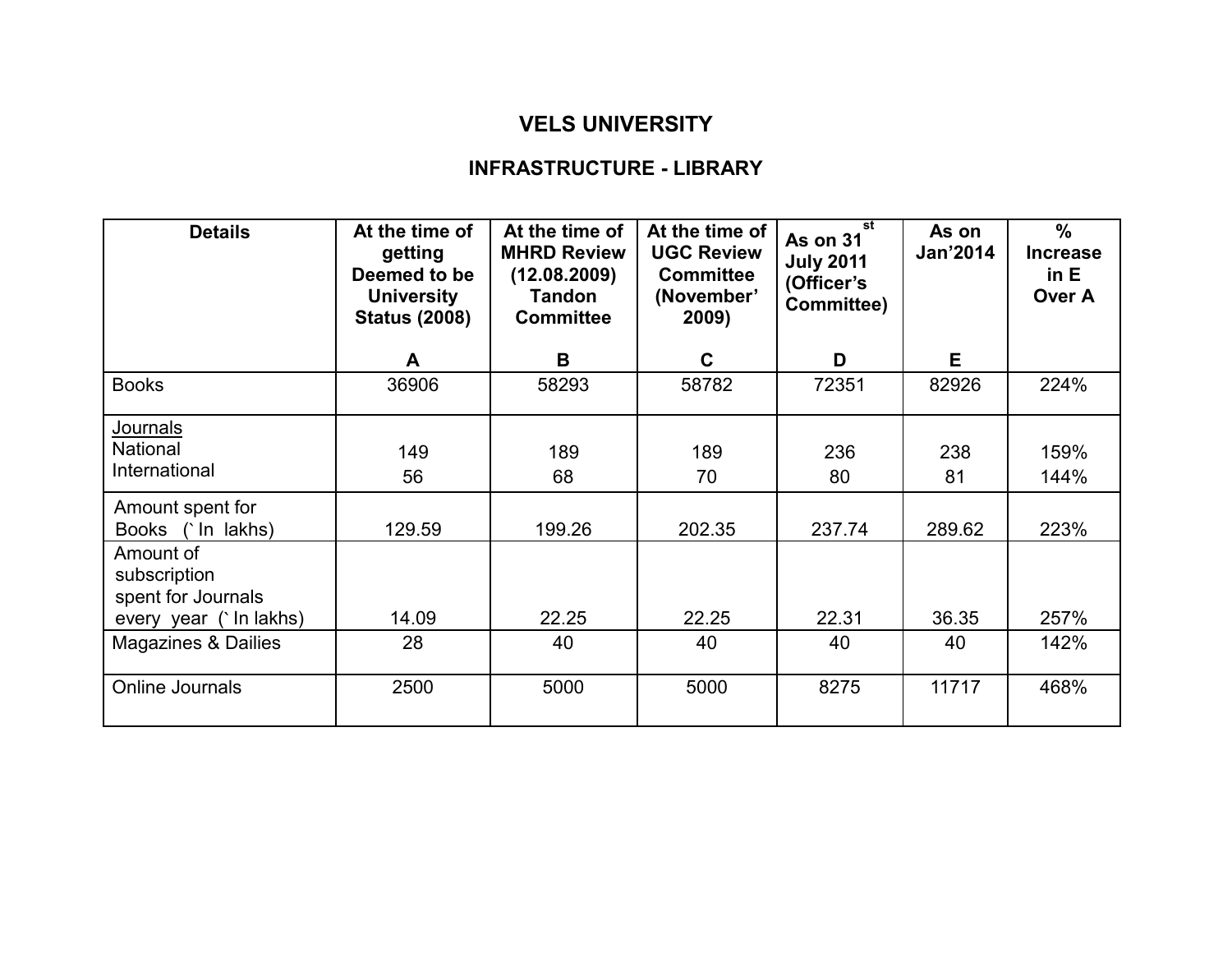| <b>Details</b>     | At the time of<br>getting<br>Deemed to be<br><b>University</b><br><b>Status (2008)</b> | At the time of<br><b>MHRD Review</b><br>(12.08.2009)<br><b>Tandon</b><br><b>Committee</b> | At the time of<br><b>UGC Review</b><br><b>Committee</b><br>(November'<br>2009) | st<br><b>As on 31</b><br><b>July 2011</b><br>(Officer's<br>Committee)                    | As on Jan'2014                                                                                                                                                                                                         |
|--------------------|----------------------------------------------------------------------------------------|-------------------------------------------------------------------------------------------|--------------------------------------------------------------------------------|------------------------------------------------------------------------------------------|------------------------------------------------------------------------------------------------------------------------------------------------------------------------------------------------------------------------|
|                    | A                                                                                      | B                                                                                         | C.                                                                             | D                                                                                        | Е                                                                                                                                                                                                                      |
| Online e.resources | <b>EBSCO</b>                                                                           | <b>EBSCO</b>                                                                              | <b>EBSCO</b>                                                                   | IEEE / IEL<br>Online, ASME,<br>INSPEC,<br>EBSCO,<br><b>CYGNUS</b><br><b>NPTEL Videos</b> | IEEE / IEL Online,<br>ASME, ASCE, INSPEC,<br>EBSCO,<br><b>ProQuest ABI/INFORM</b><br>Global Micromedex's<br>Drugdex System,<br><b>Bentham Science</b><br>Pharmacy, Inventi<br>Journals, CYGNUS,<br><b>NPTEL Videos</b> |
| e.books            |                                                                                        | 2811                                                                                      | 2811                                                                           | 3310                                                                                     | 3960                                                                                                                                                                                                                   |